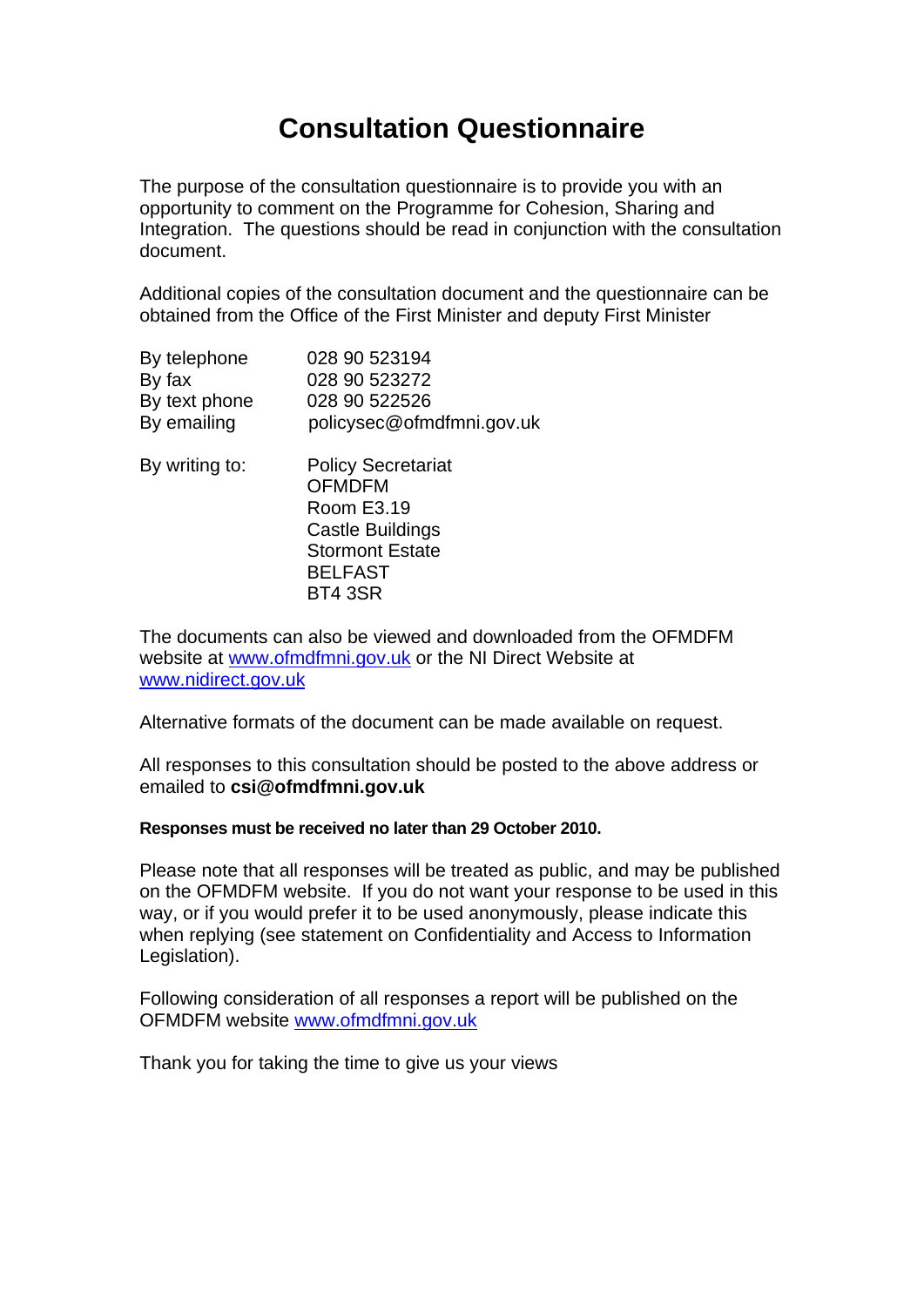#### **Confidentiality and Access to Information Legislation**

Information provided in response to this consultation, including personal information, may be published or disclosed in accordance with access to information legislation: these are chiefly the Freedom of Information Act 2000 (FOIA), the Data Protection Act 1998 (DPA) and the Environmental Information Regulations 2004 (EIR).

If you want the information that you provide to be treated as confidential, please be aware that, under the FOIA, there is a statutory Code of Practice (section 45) with which public authorities must comply and which deals, amongst other things, with obligations of confidence. In view of this, it would be helpful if you could explain to us why you regard the information you have provided as confidential. If we receive a request for disclosure of the information, we will take full account of your explanation, but we cannot give an assurance that confidentiality can be maintained in all circumstances. An automatic confidentiality disclaimer generated by your IT system will not, of itself, be regarded as binding on the Office of the First Minister and deputy First Minister.

For further information about confidentiality of responses please contact the Information Commissioner's Office on 028 9026 9380 or email ni@ico.gsi.gov.uk (or see their website at: [www.ico.gov.uk](http://www.ico.gov.uk/) ).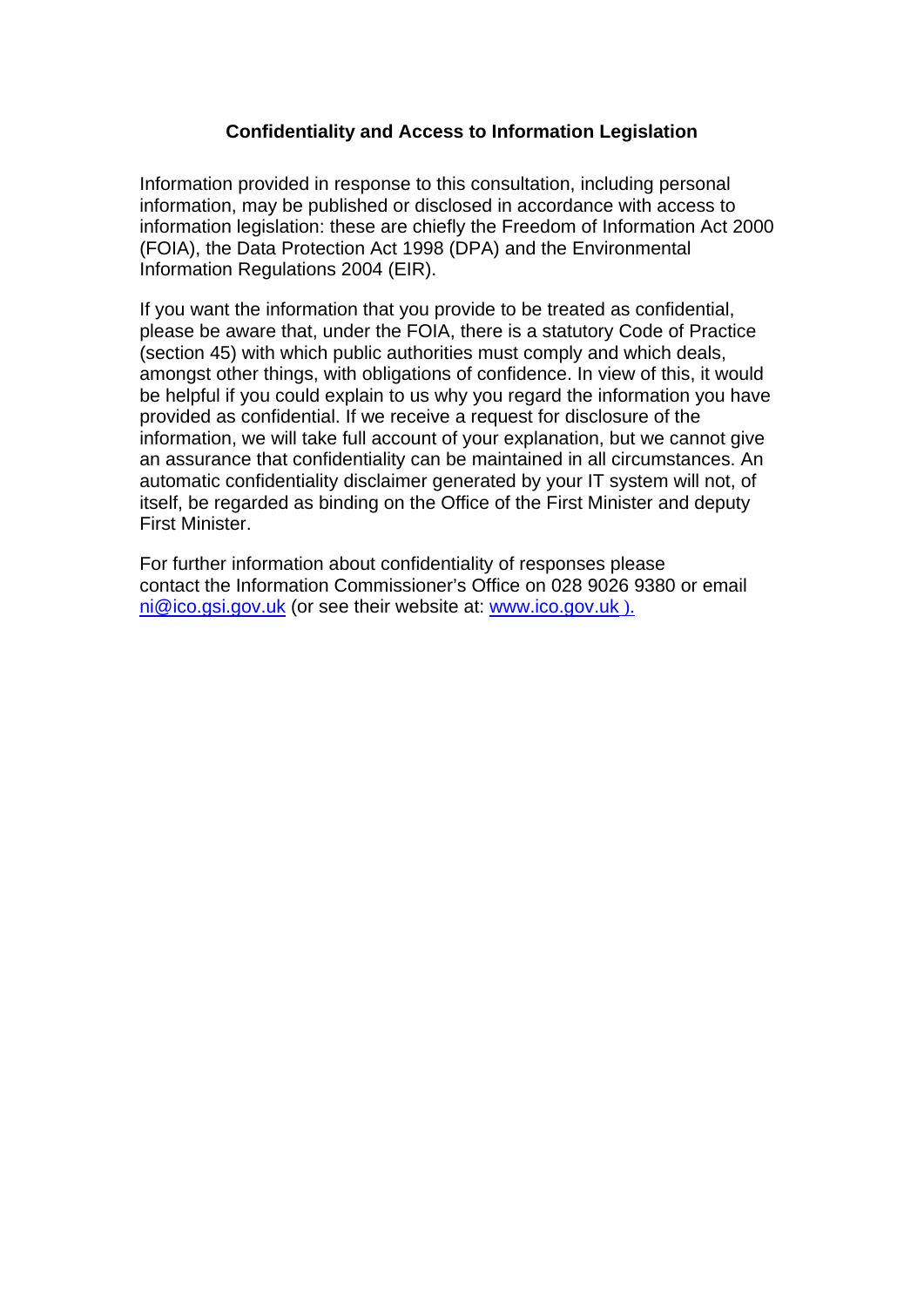| I am        | as an individual             |  |
|-------------|------------------------------|--|
| responding: | on behalf of an organisation |  |

| Name:         |  |
|---------------|--|
| Job Title:    |  |
| Organisation: |  |
| Address:      |  |
| Tel:          |  |
| Fax:          |  |
| e-mail:       |  |

## **GOALS**

Chapter 2 sets out the key goals of the Programme for Cohesion, Sharing and Integration as follows:

- To urgently address the physical and community division created by interfaces with the support of communities;
- To ensure and promote the safety of vulnerable groups;
- To tackle the visible manifestations of racism, sectarianism, intolerance and other forms of prejudice;
- To adopt a zero tolerance approach to all incidences of, and reasons for, attacks motivated by sectarian, religious, racist or hate prejudice, including those on symbolic premises, cultural premises and monuments;
- To promote equality of opportunity and tackle disadvantage;
- To provide and expand safe and shared spaces;
- To build a society where cultural diversity is embraced and celebrated and to promote pride in who we are and confidence in our different cultural identities;
- To create a new and improved framework for the management and regulation of public assemblies including parades and protests;
- To achieve the full participation of all sectors in all aspects of society;
- To support the local community to resolve local issues through local solutions; and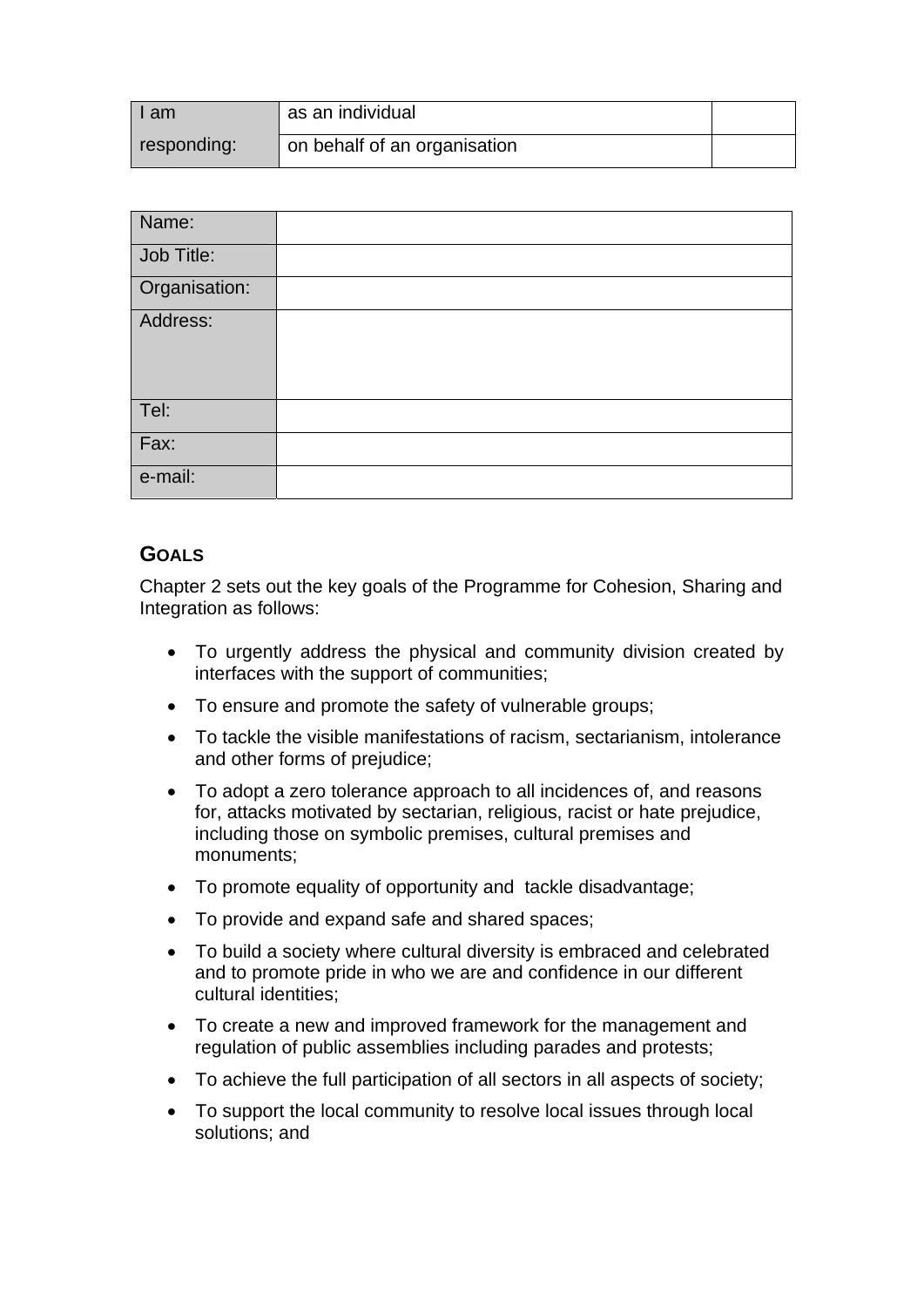- To take action which will address sectarian behaviour at spectator sports events.
- **1.** Do you agree/disagree with the key goals of the programme?

| Strongly<br>Agree | Agree | No Strong<br>Opinion | <b>Disagree</b> | Strongly<br><b>Disagree</b> |
|-------------------|-------|----------------------|-----------------|-----------------------------|
|                   |       |                      |                 |                             |

Comments – is there anything that has not been included/should be omitted?

#### **THEMES FOR ACTION**

Chapter 2 states a number of themes for action as follows:

#### **Short Term**

- Developing 'Shared Space';
- Enhancing community capacity to play a full role in implementing the Programme for Cohesion, Sharing and Integration;
- 'Crisis Intervention' and the need for a mechanism to co-ordinate multiagency rapid responses to tackle sectarianism and racial violence and all forms of hate crimes;
- Ensuring good relations considerations are embedded within all government policy making;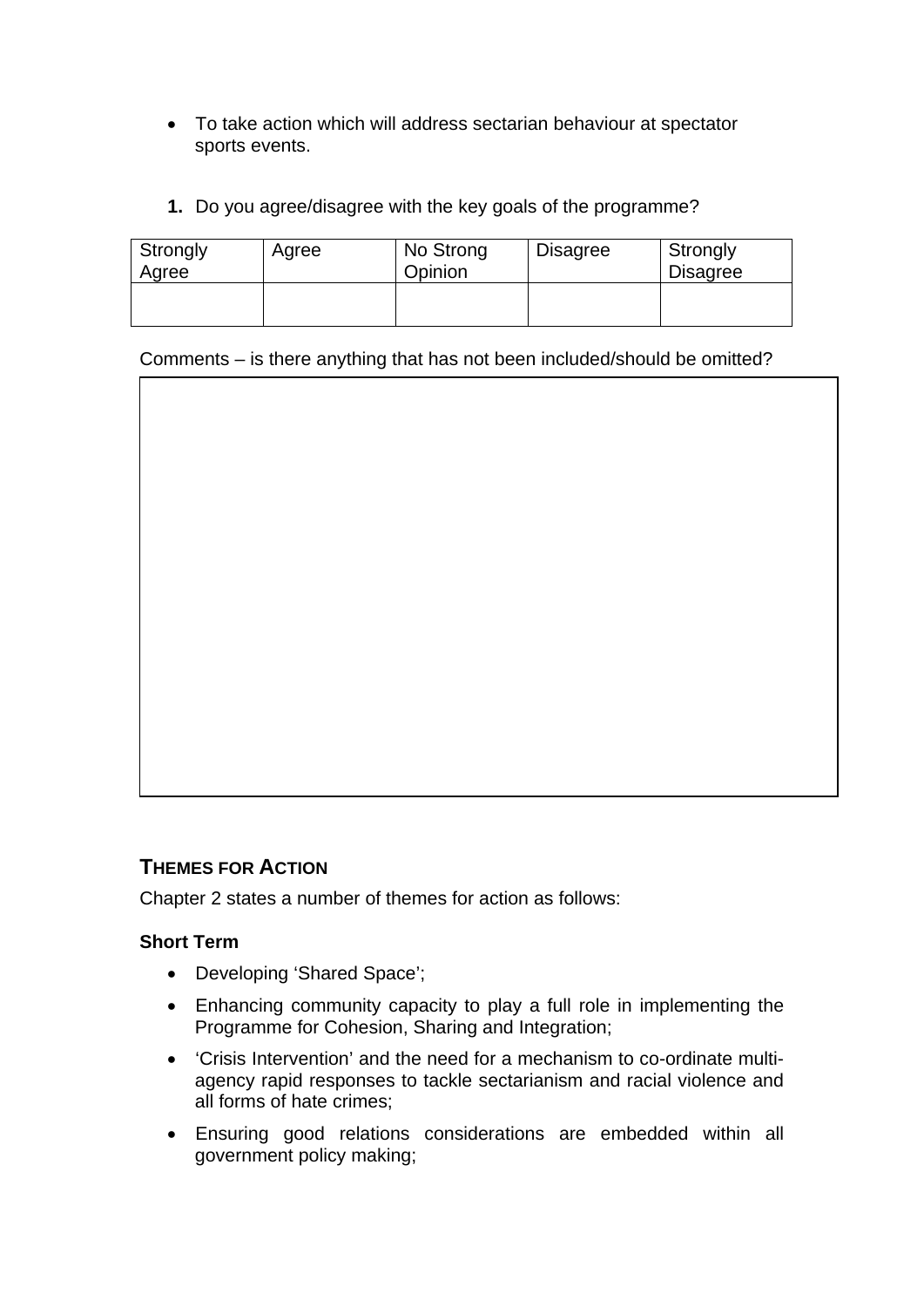- Early and strategic intervention to tackle anti-social behaviour and tensions around interfaces; and
- Promoting Cohesion, Sharing and Integration through a process of community renewal.

#### **Medium Term**

- The relationship between young people and the community;
- Providing a new and improved framework for the resolution of public assembly disputes; and
- Ensuring the sharing of best practice projects aimed at improving cohesion, sharing and integration across all areas where appropriate and when required.

#### **Long Term**

- Interfaces;
- Encouraging shared neighbourhoods;
- Reducing and eventually eliminating segregated services;
- Tackling the multiple social issues effecting and entrenching community separation, exclusion and hate; and
- Cultural identity, including issues around flags and emblems, murals, bonfires, cultural expression, language and popular protest.
- **2.** What are your views on the themes for action currently identified?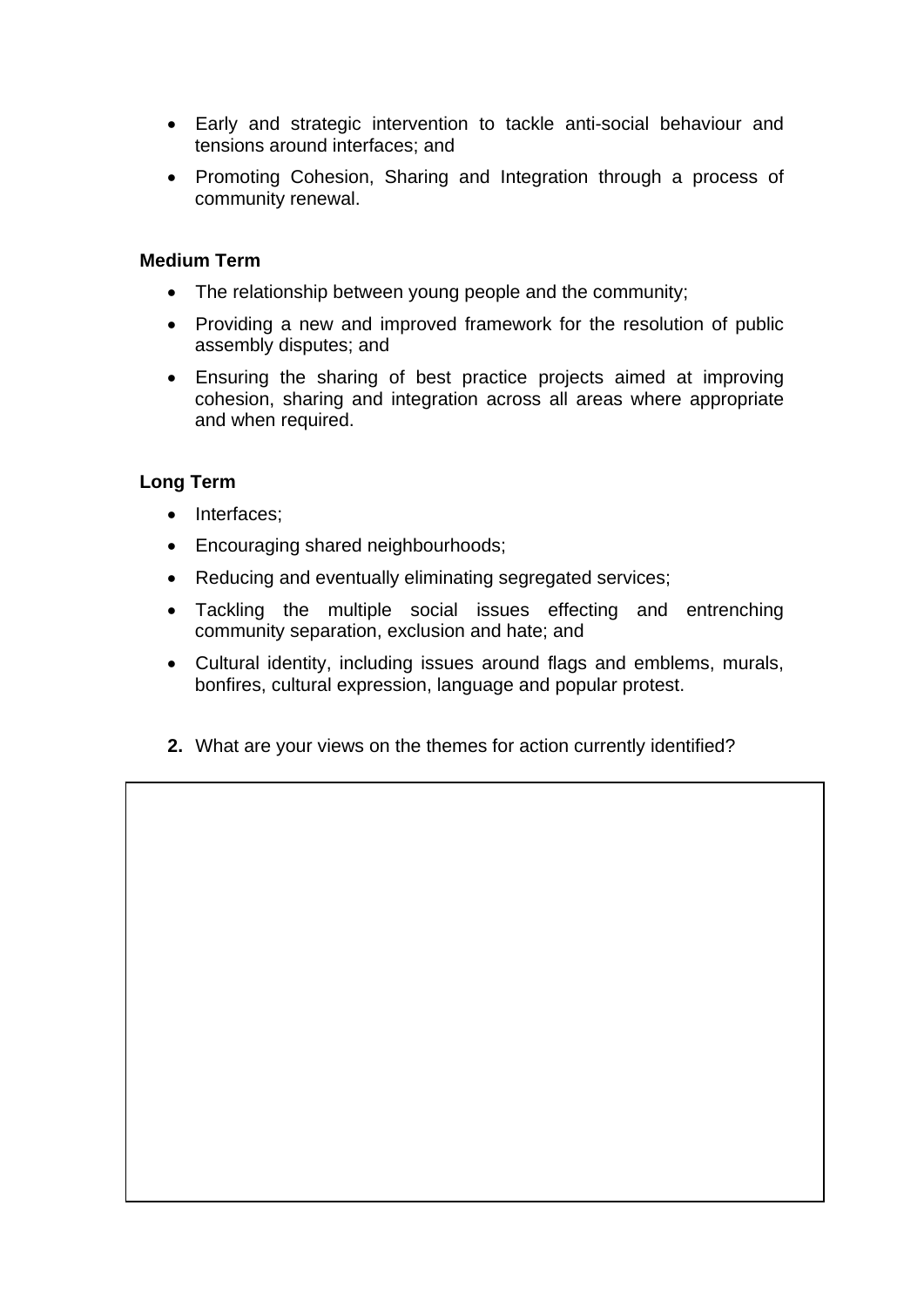# **GOOD RELATIONS AND THE RACIAL EQUALITY STRATEGY**

The Programme for Cohesion Sharing and Integration is not intended to supersede or replace the Racial Equality Strategy for Northern Ireland 2005- 10, which was endorsed by the motion made by the Assembly on 3 July 2007. Rather, it provides the framework for the delivery of aspects of that strategy relating to good race relations in a co-ordinated, joined up process (paragraph 1.10).

**3.** Do you agree/disagree the programme will complement the delivery of the Racial Equality Strategy?

| Strongly<br>Agree | Agree | No Strong<br>Opinion | <b>Disagree</b> | Strongly<br><b>Disagree</b> |
|-------------------|-------|----------------------|-----------------|-----------------------------|
|                   |       |                      |                 |                             |

Comments- How could the relationship between the Programme for Cohesion, Sharing and Integration and the Racial Equality Strategy be strengthened?

## **PEOPLE AND PLACES**

The Programme for Cohesion, Sharing and Integration aims to make a difference to both people and places across our society (Chapter 3). The key aims for people and places are: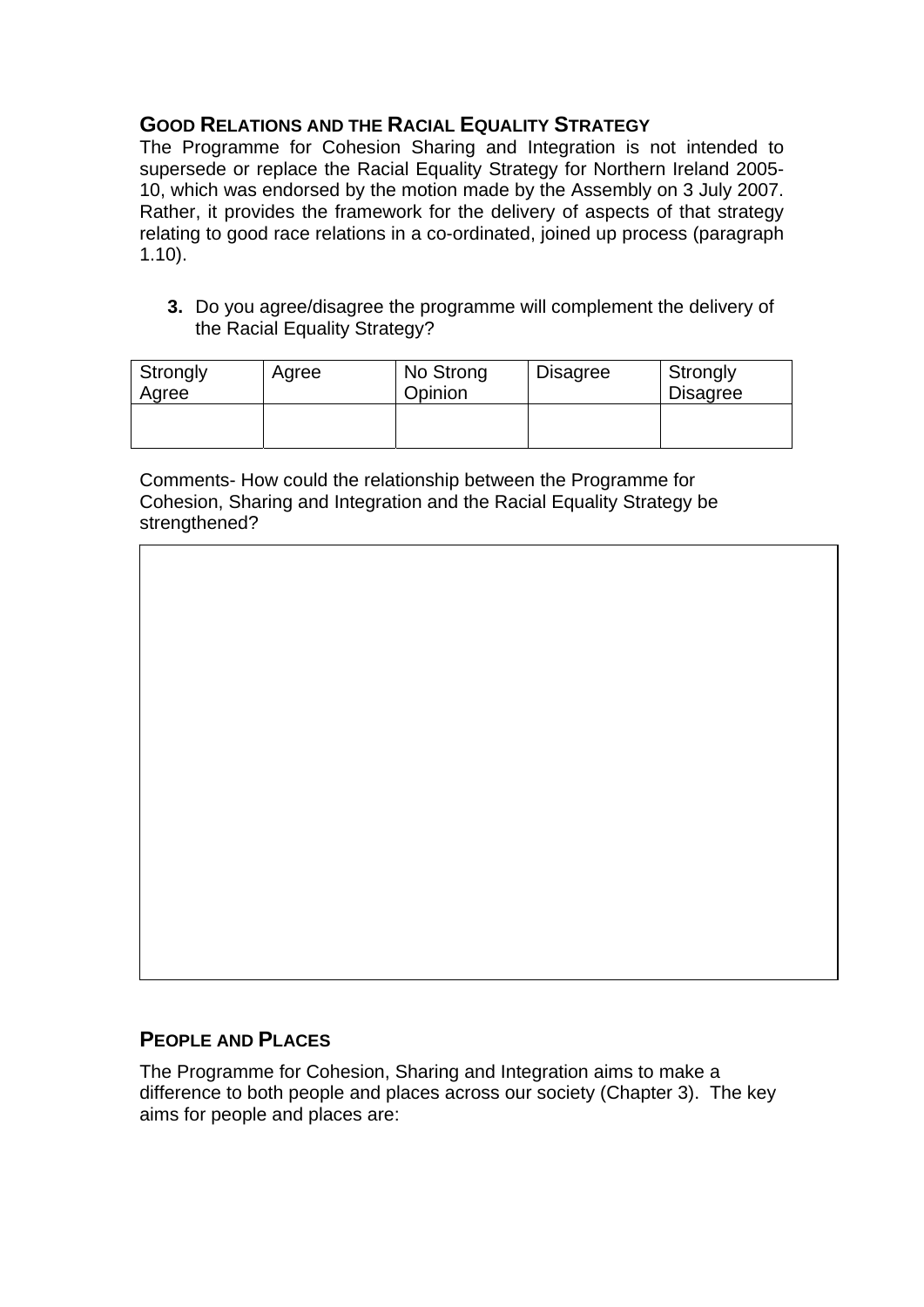- Public spaces, thoroughfares, community facilities and town centres should be safe, shared and welcoming to the whole community;
- All public authorities, including District Councils, should discharge functions and deliver services equally and inclusively recognising the diverse nature of the community they serve and the barriers which can be experienced by minority ethnic people in particular;
- Unnecessary duplication of services should be targeted through the enhanced delivery of shared services on the basis of objective need;
- Safe and secure shared community spaces should be developed in a culture of fairness, equality, rights, responsibilities and respect; and
- Displays of flags and emblems, graffiti or murals, parades or public assemblies or festivals should be held in an environment which respects individual and community rights.

| Strongly<br>Agree | Agree | No Strong<br>Opinion | <b>Disagree</b> | Strongly<br><b>Disagree</b> |
|-------------------|-------|----------------------|-----------------|-----------------------------|
|                   |       |                      |                 |                             |

**4.** Do you agree/disagree with the proposed aims for people and places?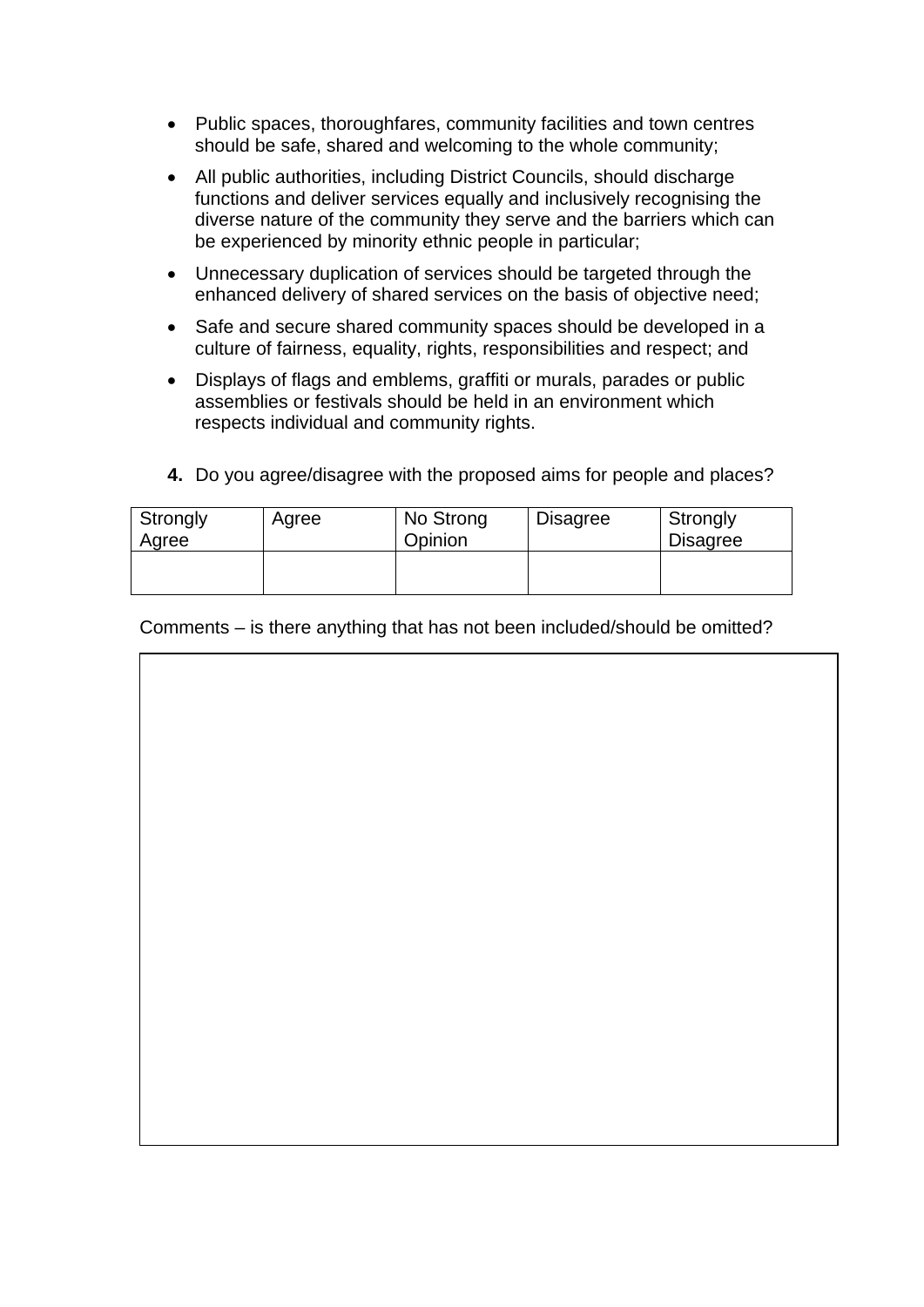#### **EMPOWERING THE NEXT GENERATION**

The Programme for Cohesion, Sharing and Integration proposes a number of specific aims to empower the next generation (Chapter 4):

- Under the auspices of the Ministerial Panel for Cohesion, Sharing and Integration (see Chapter 2 & 10), establishing a major initiative aimed at developing a longer term strategic approach to helping marginalised young people;
- Supporting young people to increase their civic responsibility including facilitating and empowering youth groups to work together on civic responsibility projects;
- Focusing on education and promoting greater understanding of shared values; and
- Establishing multi-agency partnerships between indigenous and minority ethnic and migrant worker communities to address the specific needs of the young people in those populations.
- **5.** Do you agree/disagree with the proposed aims for empowering the next generation?

| Strongly<br>Agree | Agree | No Strong<br>Opinion | <b>Disagree</b> | Strongly<br><b>Disagree</b> |
|-------------------|-------|----------------------|-----------------|-----------------------------|
|                   |       |                      |                 |                             |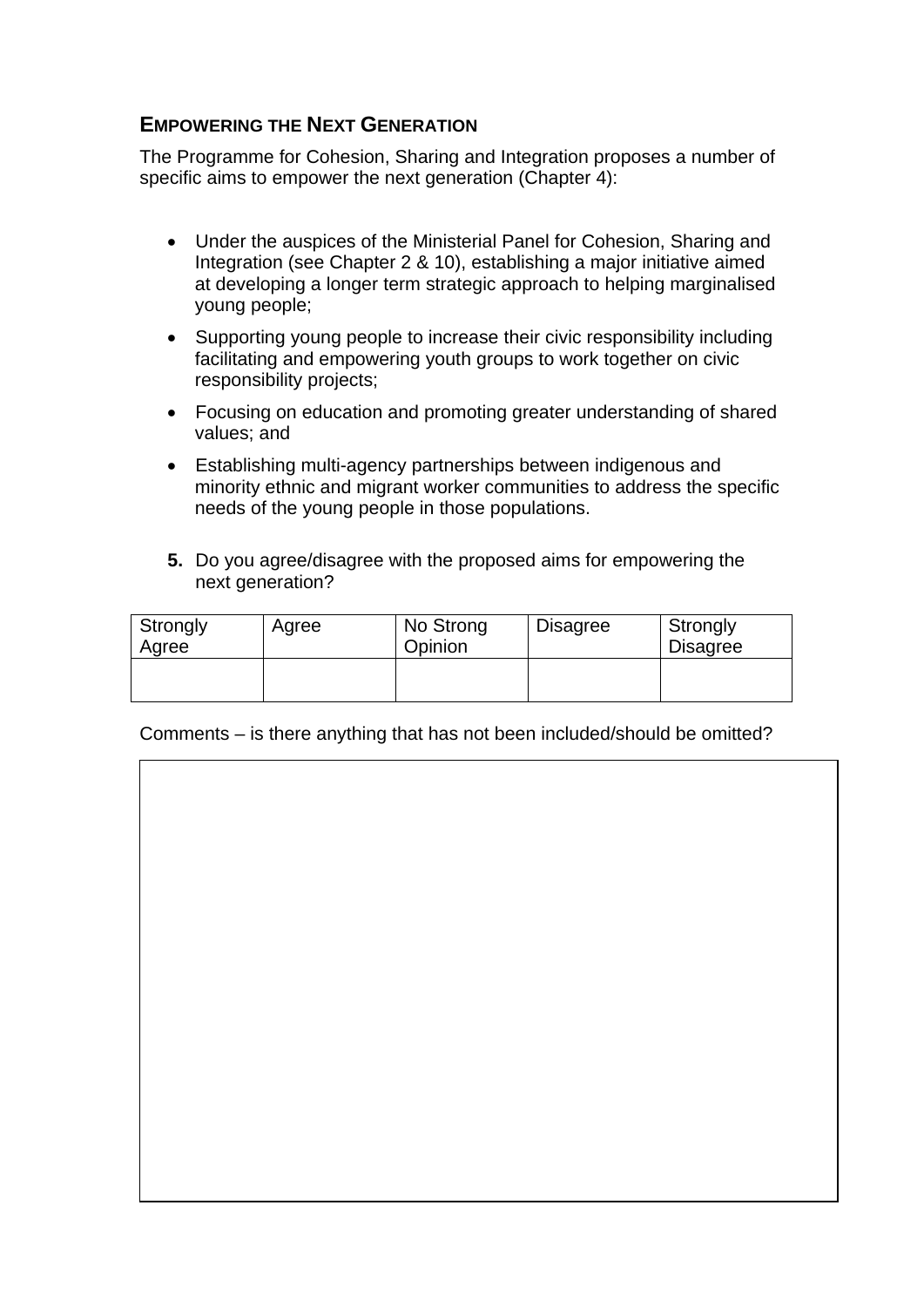# **RESPECTING CULTURES**

The Programme for Cohesion, Sharing and Integration recognises the importance of respecting the cultural diversity within our community and sets out a number of aims in relation to this (Chapter 5):

- Building a peaceful climate of fairness, equality, rights, responsibilities and respect;
- Working with and supporting the local community to resolve contentious cultural issues;
- Promoting greater understanding of cultural diversity and expressions of cultural identity;
- Encouraging greater engagement with, and understanding of, cultural diversity and intercultural relations;
- Working to eliminate attacks on cultural, sporting and other symbolic property and monuments; and
- Promoting cultural exchanges, joint events and tourism initiatives.
- **6.** Do you agree/disagree with the proposed aims for respecting cultures?

| Strongly<br>Agree | Agree | No Strong<br>Opinion | <b>Disagree</b> | Strongly<br><b>Disagree</b> |
|-------------------|-------|----------------------|-----------------|-----------------------------|
|                   |       |                      |                 |                             |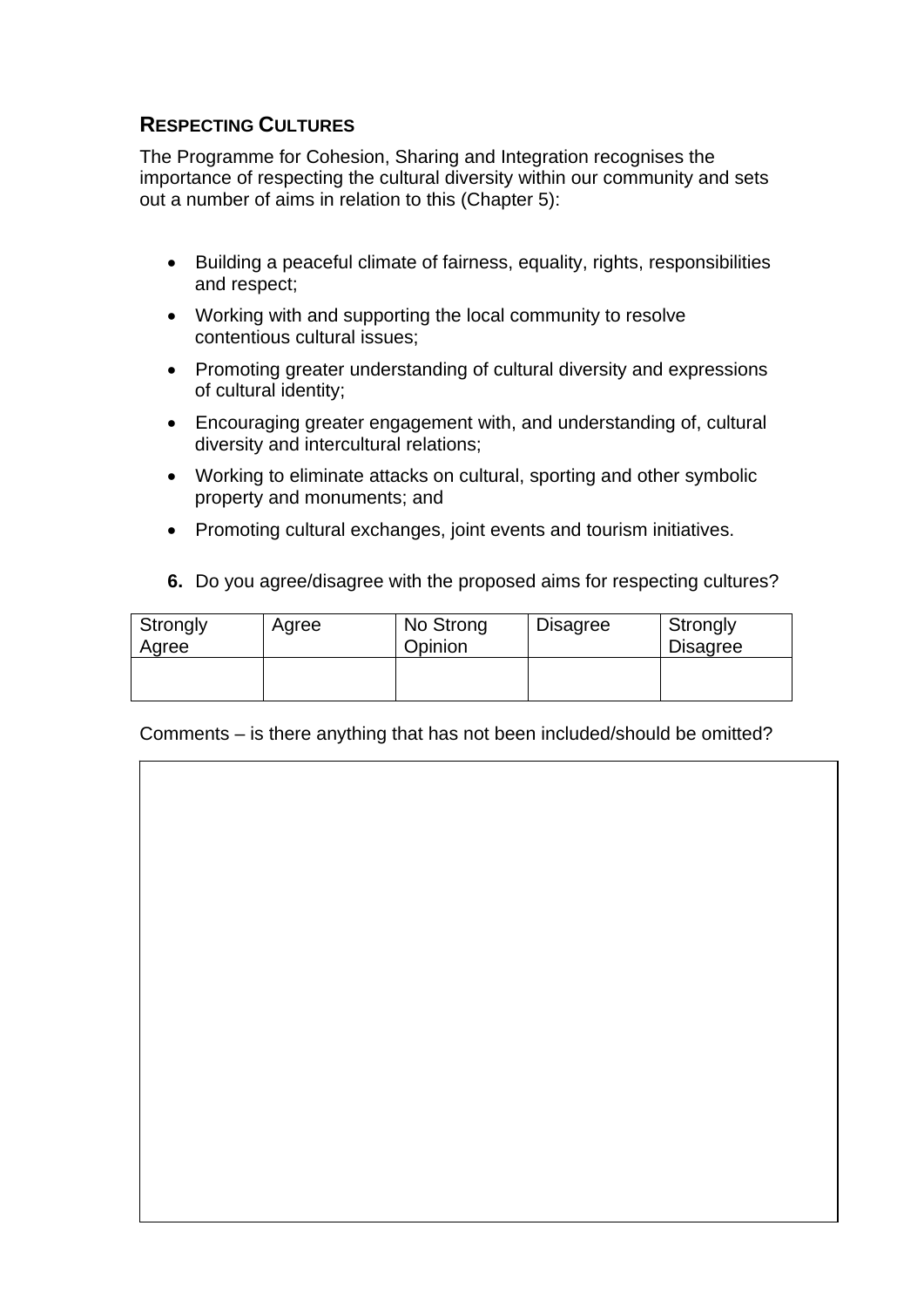# **A SECURE COMMUNITY**

The Programme for Cohesion, Sharing and Integration recognises the need to create a secure community and sets out a number of aims in relation to this (Chapter 6):

- Encouraging community events which reflect cultural diversity and are open, welcoming and inclusive to all;
- Ensuring that all responsible agencies continue to provide a high level of community safety delivered within a rights based framework and an overarching ethos of mutual respect;
- Continuing to promote initiatives based on the principle of mutual respect, which reflect acceptance of cultural diversity and the ways in which it is expressed;
- Building community support networks across community, cultural and minority ethnic groups; and
- Building capacity of the local and minority ethnic communities to support people who have experienced hate crime.
- **7.** Do you agree/disagree with the proposed aims for a secure community?

| Strongly<br>Agree | Agree | No Strong<br>Opinion | <b>Disagree</b> | Strongly<br><b>Disagree</b> |
|-------------------|-------|----------------------|-----------------|-----------------------------|
|                   |       |                      |                 |                             |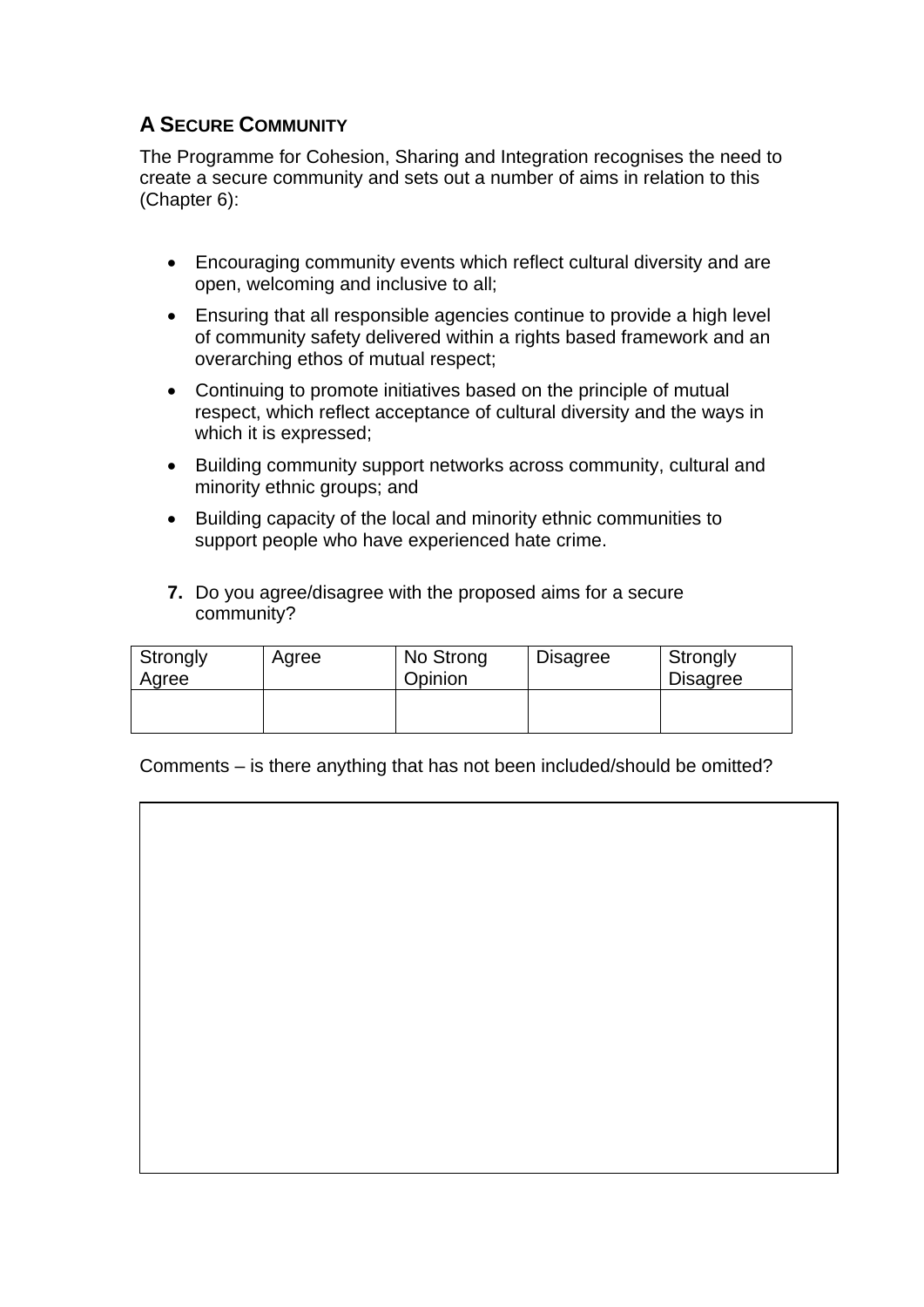# **A COHESIVE COMMUNITY**

The Programme for Cohesion, Sharing and Integration recognises the need to progress towards a more cohesive community and sets out a number of aims in relation to this (Chapter 7):

- Zero tolerance for crimes motivated by prejudice and all forms of hate crime, whilst actively promoting rights and respect;
- Promoting intercultural work through the Minority Ethnic Development Fund;
- Building an inclusive community open to all, regardless of their background;
- Promoting greater understanding between established sections of the community and new arrivals;
- Working closely with the PSNI, the new Crime Reduction Partnerships and Probation Board in local areas to address racism and hate crime;
- Encouraging greater understanding of new cultures and new sections of the community; and
- Developing and supporting workplace initiatives to promote respect and understanding of cultural diversity.
- **8.** Do you agree/disagree with the proposed aims for a cohesive community?

| Strongly<br>Agree | Agree | No Strong<br>Opinion | <b>Disagree</b> | Strongly<br><b>Disagree</b> |
|-------------------|-------|----------------------|-----------------|-----------------------------|
|                   |       |                      |                 |                             |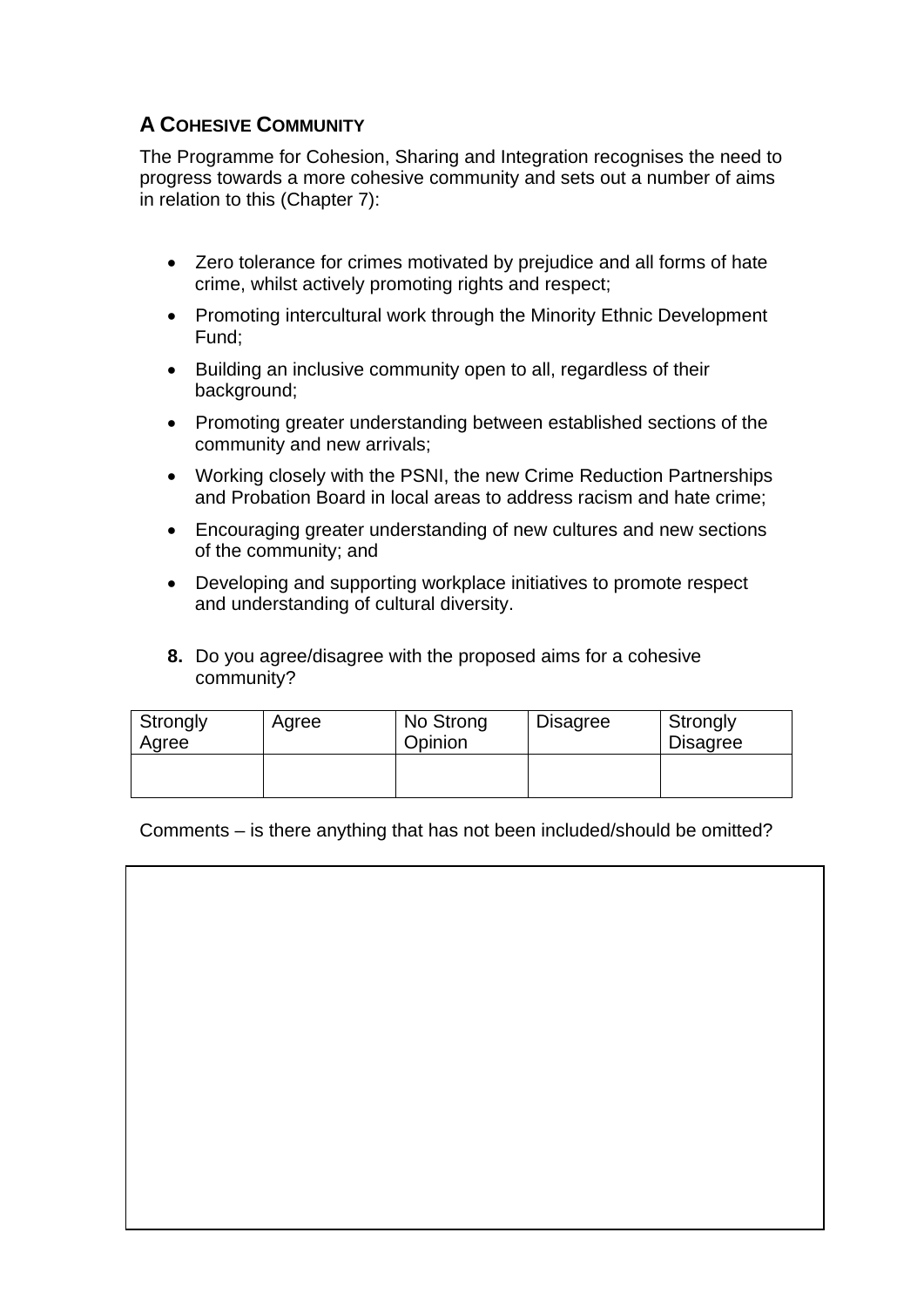# **SUPPORTING LOCAL COMMUNITIES**

The Programme for Sharing and Integration recognises the need to support local communities in delivering good relations and sets out aims to ensure this (Chapter 8):

- Continue to support Councils' delivery of Good Relations programmes and funding;
- Ensure the local community is integral to the Good Relations decision making and implementation process; and
- Nurturing leadership at a local level and empowering the local community to identify solutions to local issues.
- **9.** Do you agree/disagree with the proposed aims for supporting local communities?

| Strongly<br>Agree | Agree | No Strong<br>Opinion | <b>Disagree</b> | Strongly<br><b>Disagree</b> |
|-------------------|-------|----------------------|-----------------|-----------------------------|
|                   |       |                      |                 |                             |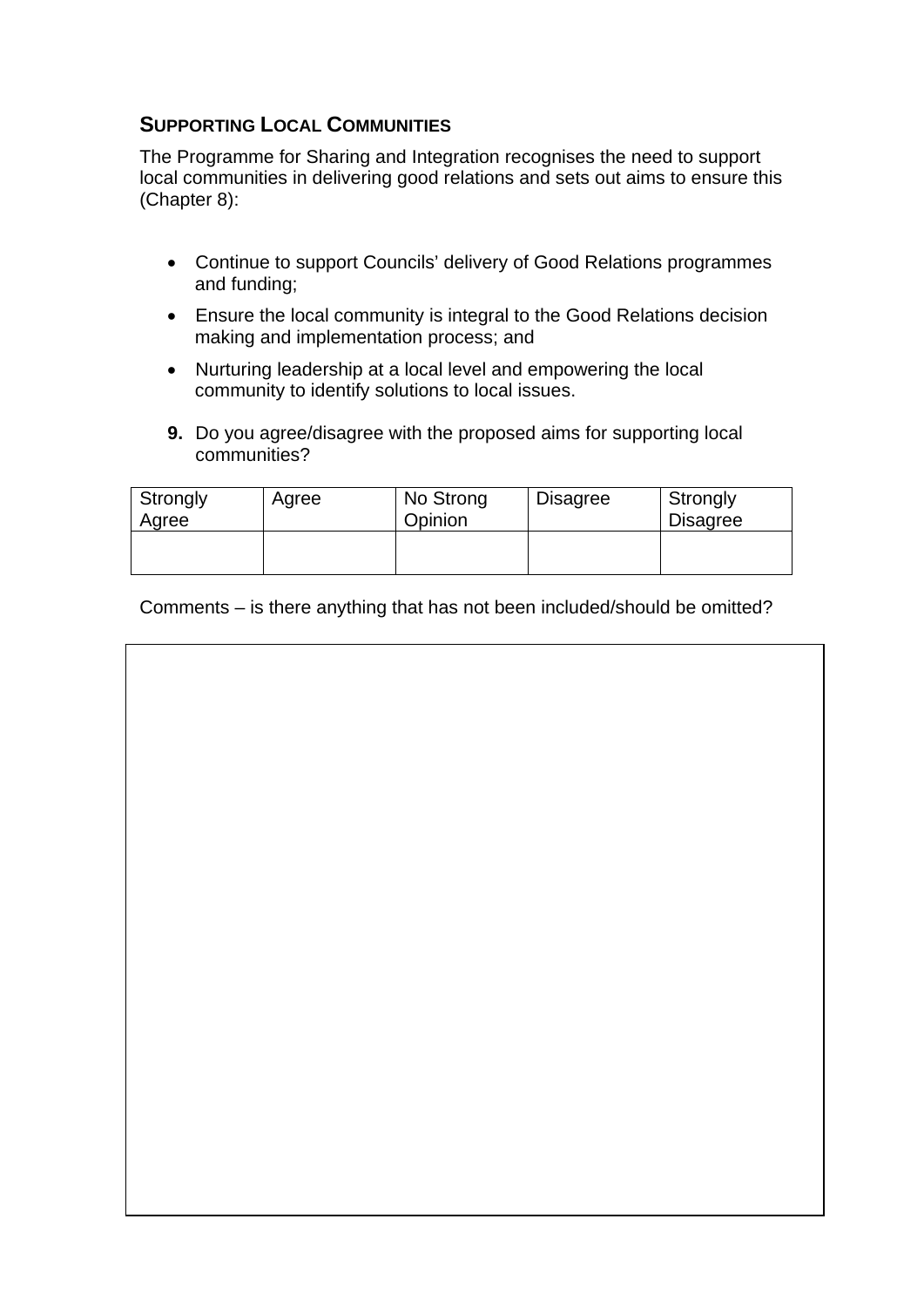## **LOOKING OUTWARD**

The Programme for Cohesion, Sharing and Integration recognises that improving relationships within our society has to be viewed in the wider context of developing strong relationships on a North/South, East/West basis and proposes that an effective outward looking dimension is part of the programme with the following aims (Chapter 9):

- Identifying key exemplar projects which have proven track records of success in promoting good relations;
- Sharing of relevant research and experiences on a North/South, East/West, European and international basis; and
- Mutual promotion of cultural diversity and encouraging better social networks on North/South, East/West, European and international level.

**10.** Do you agree/disagree with the proposed aims for looking outward?

| Strongly<br>Agree | Agree | No Strong<br>Opinion | <b>Disagree</b> | Strongly<br><b>Disagree</b> |
|-------------------|-------|----------------------|-----------------|-----------------------------|
|                   |       |                      |                 |                             |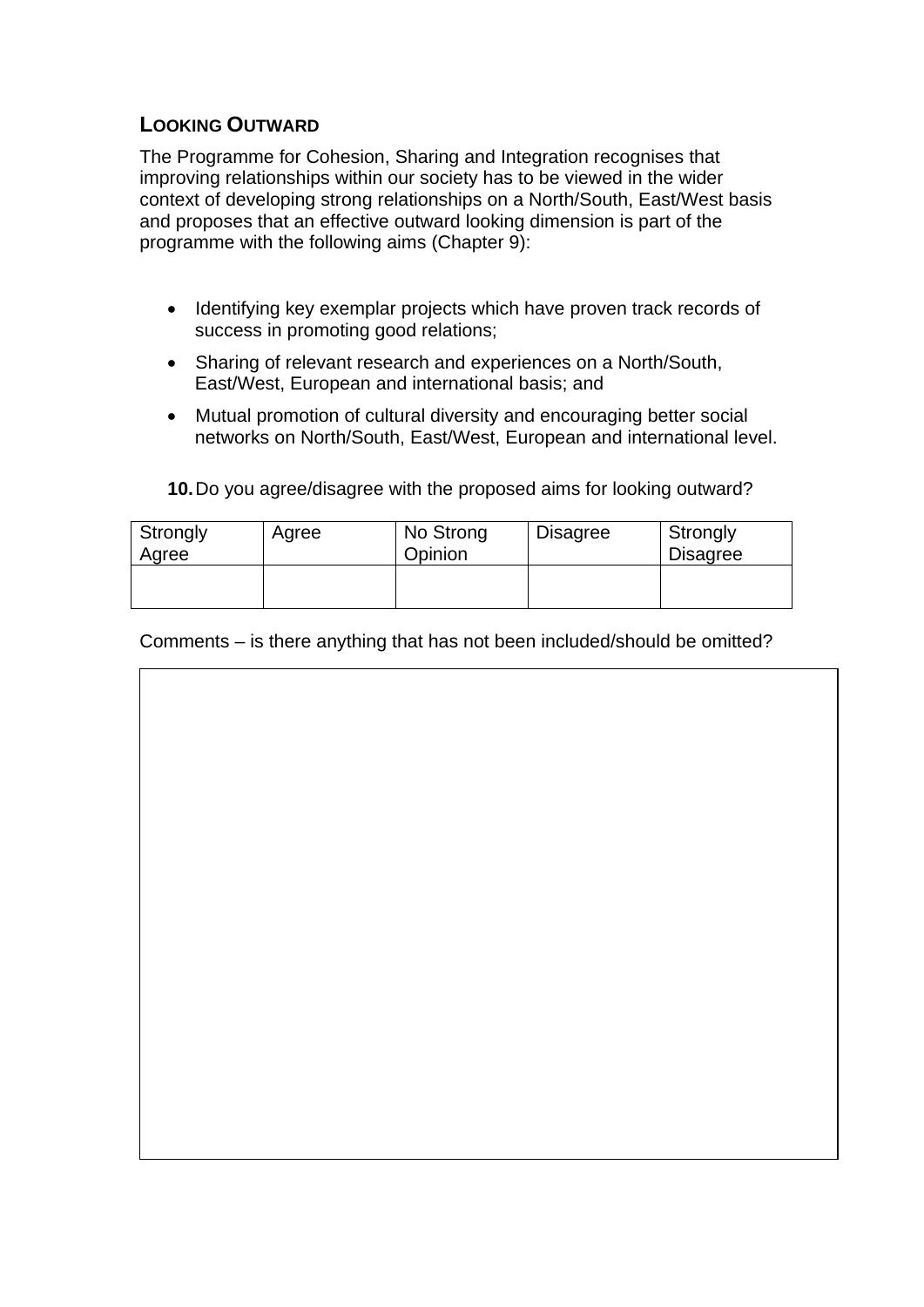#### **MECHANISM TO OVERSEE THE IMPLEMENTATION OF CSI**

Chapter 10 sets out mechanisms for the co-ordination of the actions to implement the Programme for Cohesion, Sharing and Integration. The key features of implementation are;

- A Ministerial Panel chaired by OFMDFM Ministers, key statutory and community partners;
- A Senior Officials Steering Group which will be tasked with coordinating the cross-departmental alignment of activities and allocation of resources;
- An Advisory Panel of practitioners and experts to provide advice to Government.
- A Funders Group that will advise the Ministerial Panel on good relations funding issues and seek to improve the targeting and coordination of funding from many different sources.
- **11.** Do you agree/disagree with the mechanism to oversee the implementation of the programme?

| Strongly<br>Agree | Agree | No Strong<br>Opinion | <b>Disagree</b> | Strongly<br><b>Disagree</b> |
|-------------------|-------|----------------------|-----------------|-----------------------------|
|                   |       |                      |                 |                             |

Comments – are there any improvements that could be made to the proposals for implementing the programme?

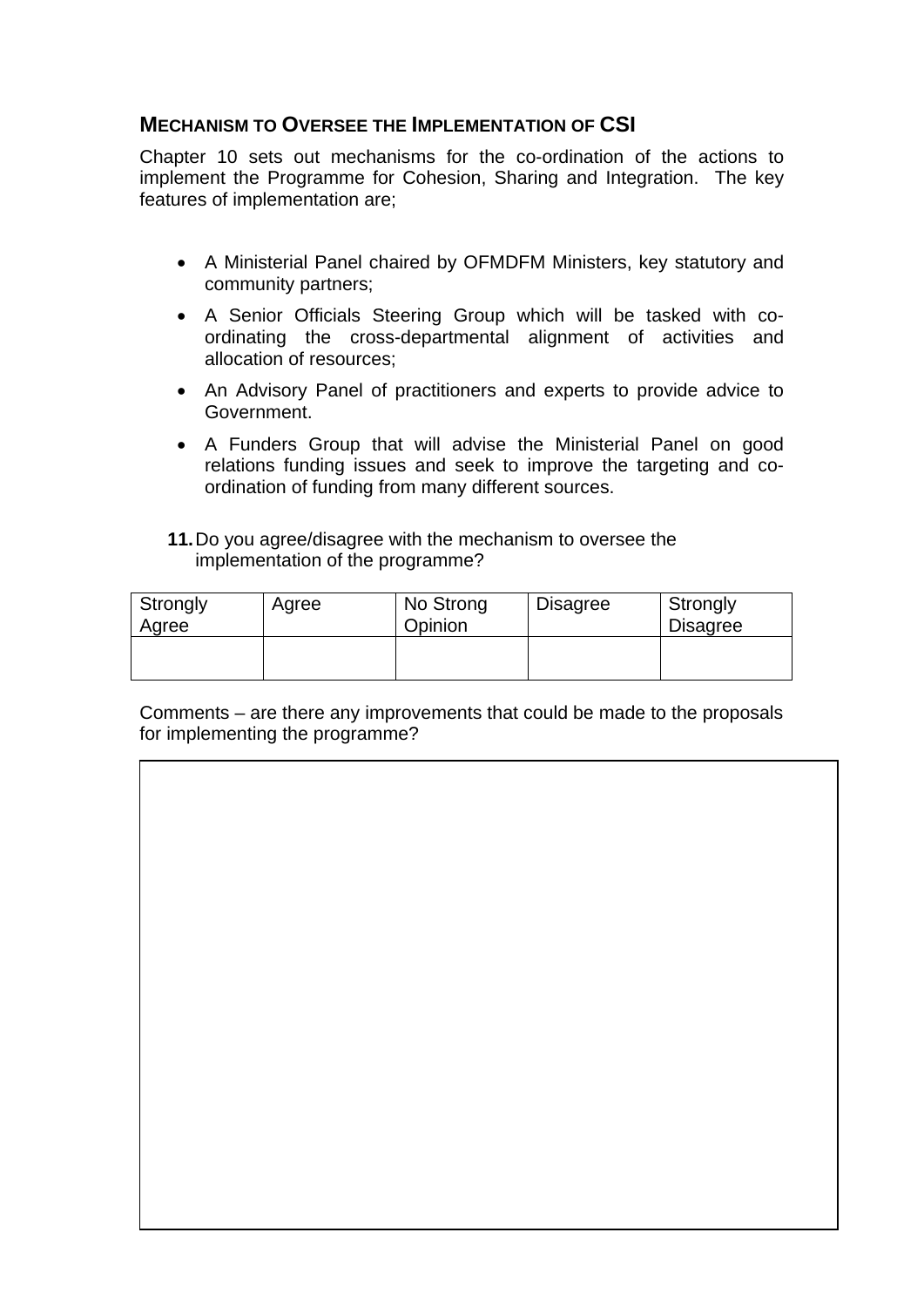#### **OPTIONS FOR THE DELIVERY OF FUNDING AND POLICY ADVICE**

Chapter 11 outlines options for the delivery of funding and advice to Government on good relations policy to support the implementation of the Programme for Cohesion, Sharing and Integration. The options are as follows:

**Option 1:** Advisory panel and direct or contracted funding

**Option 2:** Services provided by organisations (procure the delivery of advice and funding from one or more organisations)

**Option 3(a)**: Statutory non-departmental public body with funding function

**Option 3(b):** Statutory non-departmental public body without funding function (funding delivered direct or contracted)

**12.** Please specify which of the above options (or any alternative you may wish to suggest) represents the best choice for the future of the delivery of funding and policy advice to Government. Please provide reasons for your choice and comment on any changes that could be made to your preferred option to improve delivery of funding/policy advice.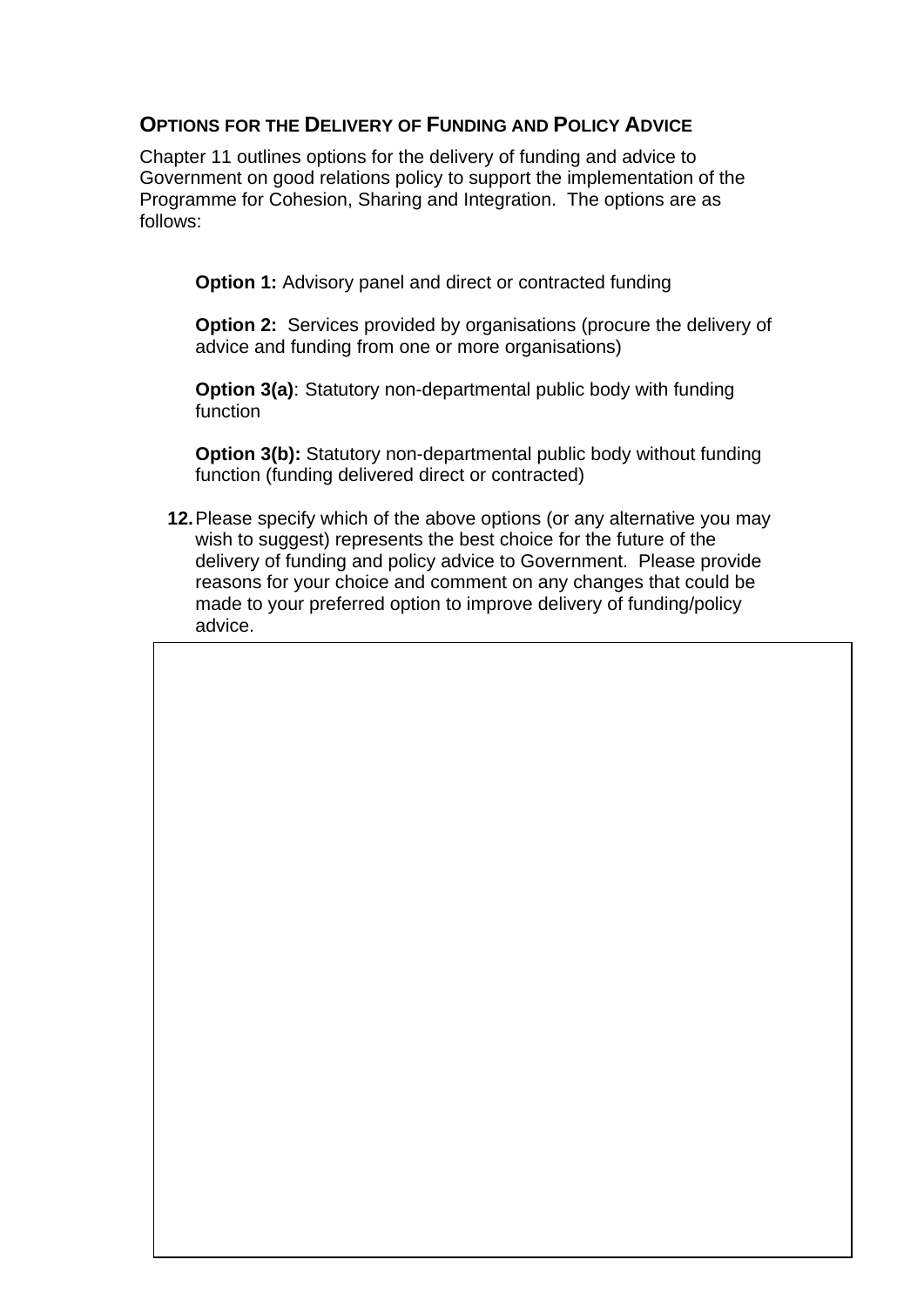# **OFMDFM FUNDING FOR GOOD RELATIONS WORK**

Chapter 11 sets out options for structures and mechanisms for the delivery of advice to Government and funding delivery services whilst Chapter 12 describes how OFMDFM Good Relations funding will be allocated across three strands as follows:

- Local District Council Programme;
- Thematic; and
- Targeted and Emergency
- **13.** What are your views on the three strand approach for funding?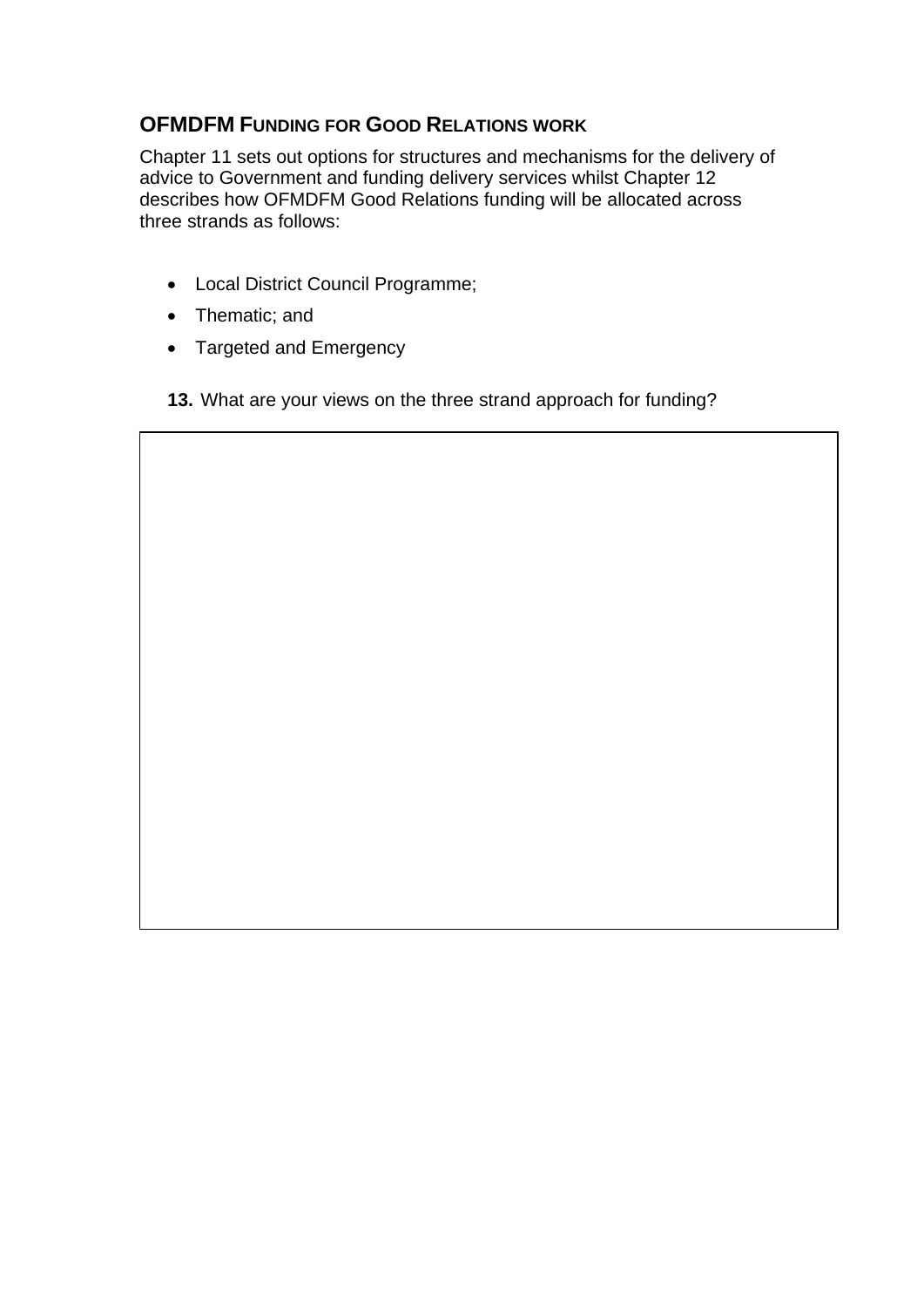# **FURTHER COMMENTS ?**

**14.** Please use the box below to insert any further comments, recommendations or suggestions you would like to make in relation to the Programme for Cohesion, Sharing and Integration.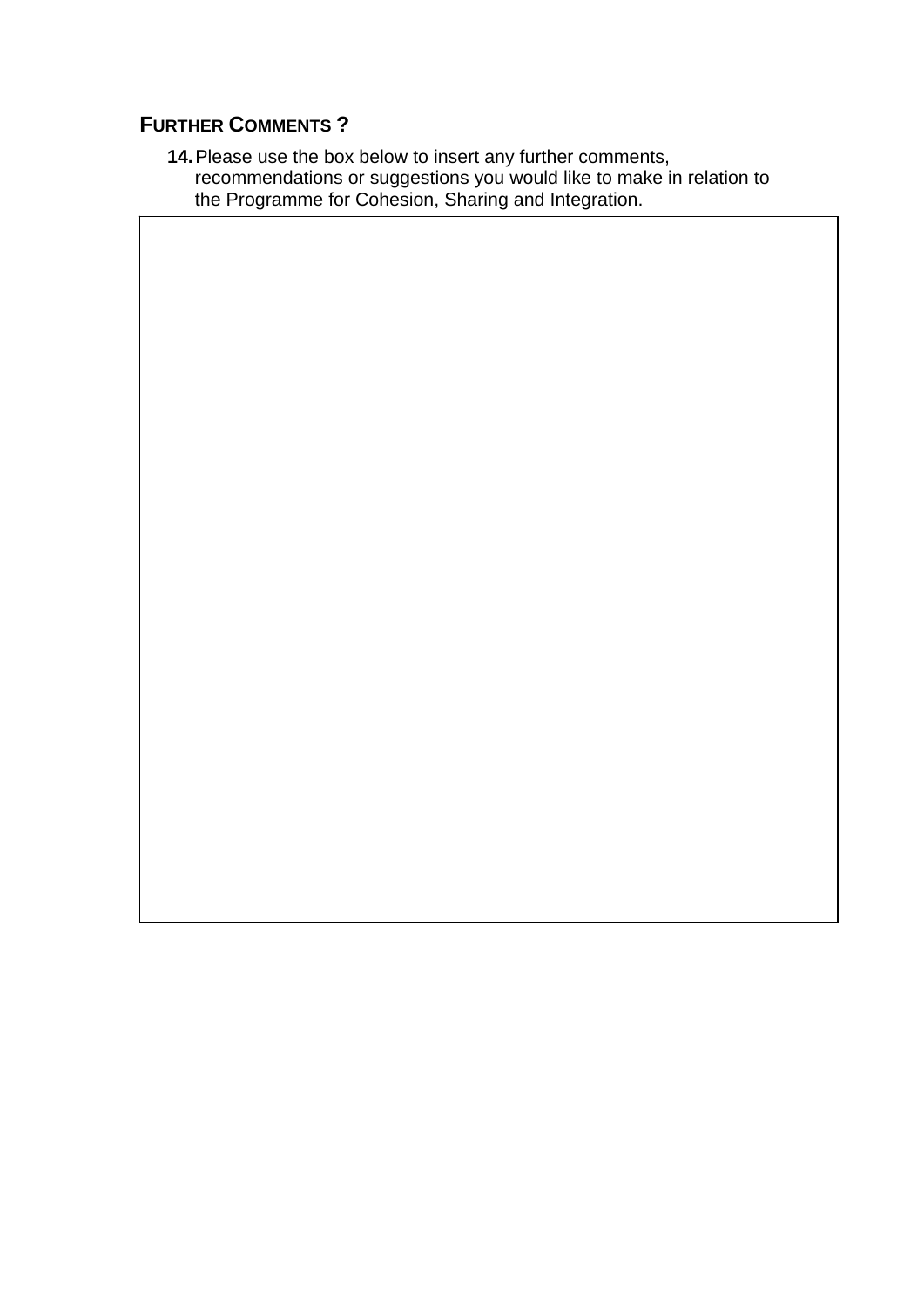#### **EQUALITY OF OPPORTUNITY ISSUES**

We are seeking views on the equality implications of the Programme for Cohesion, Sharing and Integration and would be grateful for your comments on the following:

**15.** What data or information should we take into account when assessing and monitoring the equality of opportunity issues in relation to the Programme?

**16.** Could the proposals, in your view, have a negative impact in the promotion of equality of opportunity on any of the groups within Section 75 of the Northern Ireland Act 1998 in a way we have not identified?

| Yes | <b>No</b> | No View | Not sure |
|-----|-----------|---------|----------|
|     |           |         |          |
|     |           |         |          |

If you answered "Yes", please state the group/s and describe the impact.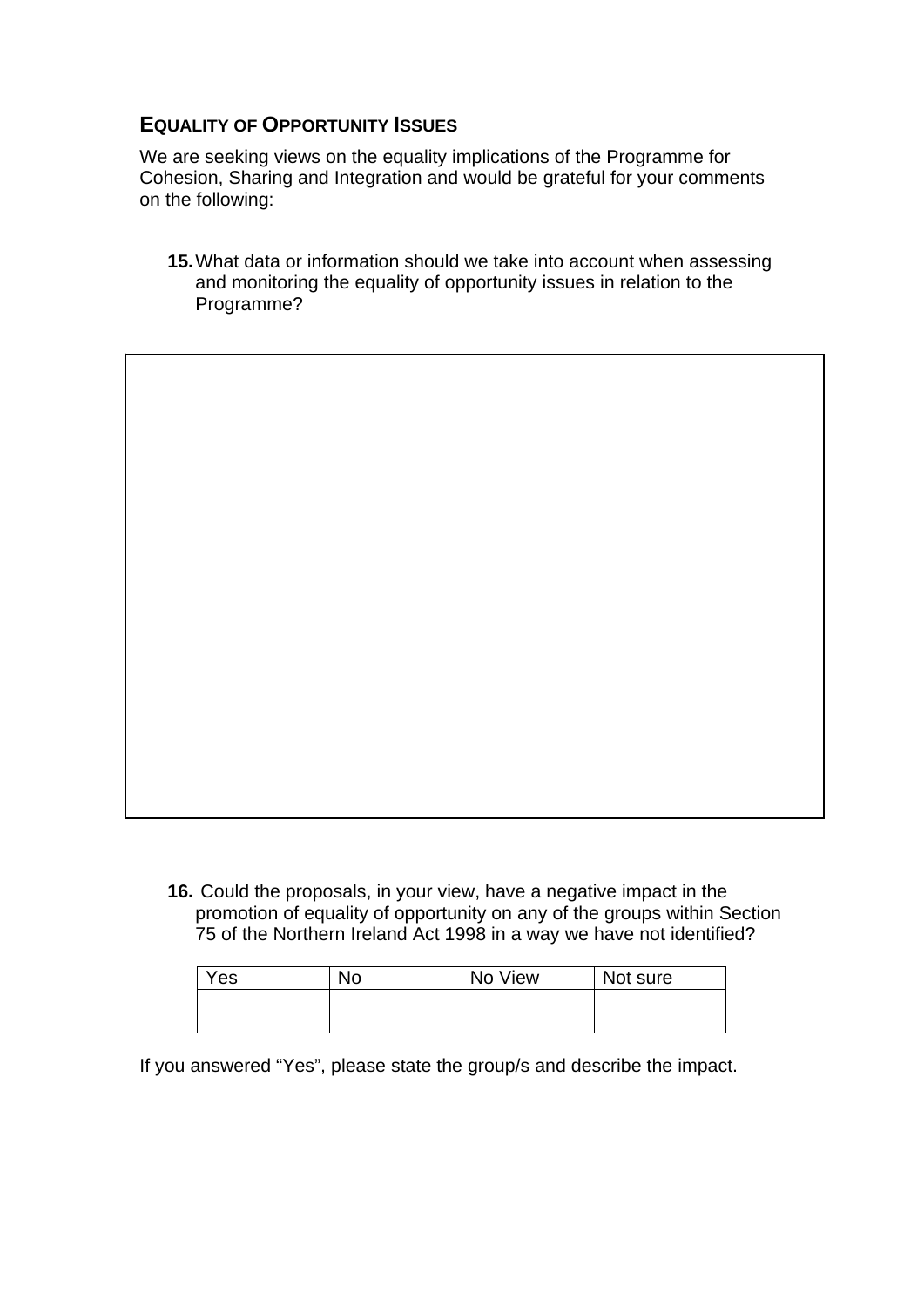**17.** Taking account of existing legislation, are there any alternative or additional approaches to promoting equality of opportunity and good relations?

| Yes | No | No View | Not sure |
|-----|----|---------|----------|
|     |    |         |          |
|     |    |         |          |

If you answered "Yes", please describe the alternative/additional approaches.